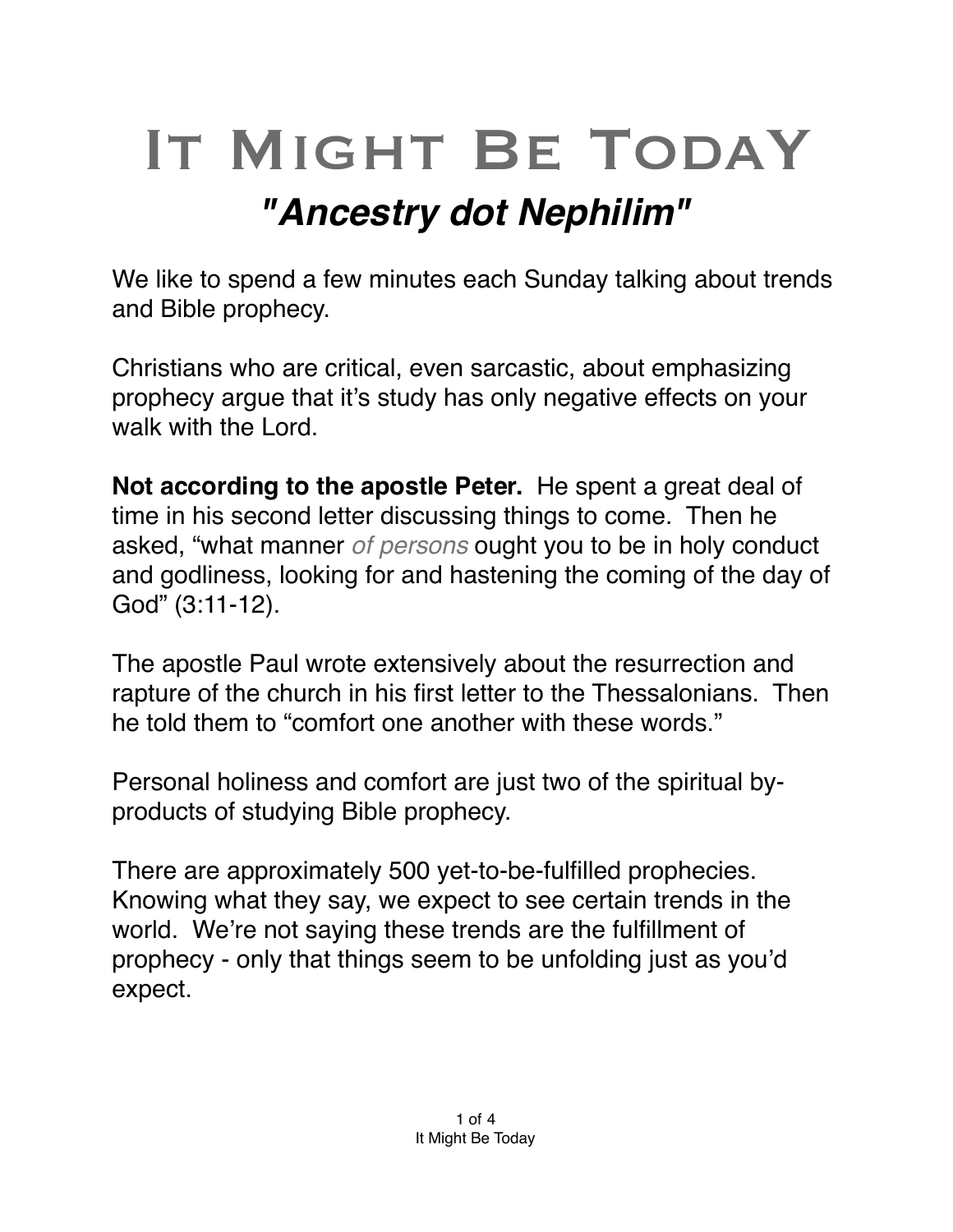For example, Jesus told us that the Last Days would "be like the days of Noah." He specified what He meant when He said, "For as in the days before the flood, they were eating and drinking, marrying and giving in marriage..." (Matthew 24:38).

In Genesis chapter six, the Bible describes the marriages Jesus was referring to:

Gen 6:2 ...the sons of God saw the daughters of men, that they *were* beautiful; and they took wives for themselves of all whom they chose...

[Gen 6:4](verseid:1.6.4) There were giants on the earth in those days, and also afterward, when the sons of God came in to the daughters of men and they bore *children* to them. Those *were* the mighty men who *were* of old, men of renown.

The "sons of God" were fallen angels, and they were marrying and mating with human women. Their offspring were called Nephilim. They are described, both in the Bible and in other literature of the time, as a race of cannibalistic giants.

Nephilim are mentioned many, many times in the Bible. One notable example: The Israelites refused to go into the Promised Land because the twelve spies saw Nephilim there, claiming the their soldiers looked like grasshoppers by way of comparison.

They weren't just slightly taller men. They were agile warriors described in other Bible passages as up to 15' tall.

The fallen angels in Noah's day were corrupting the human race by manipulating our DNA.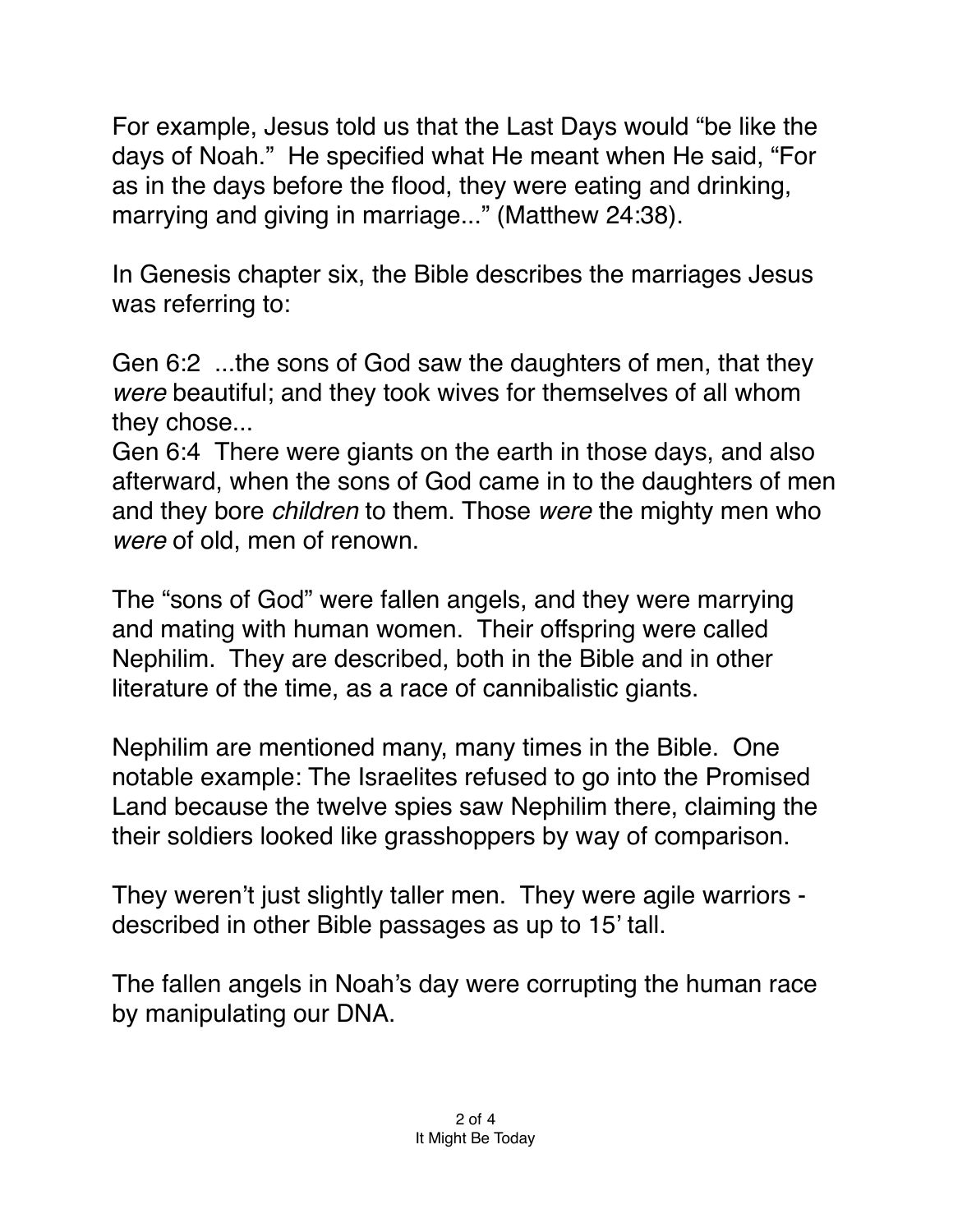You'd therefore expect a trend towards the successful manipulation of DNA - both human and animal.

A reliable, mainstream UK news source posted an article titled, *Russia plans Jurassic Park-style cloning facility to bring extinct species like woolly mammoths back to life.*

## Excerpts:

Extinct woolly mammoths, cave lions and other long-gone species may be brought back to life in a new [cloning](https://www.mirror.co.uk/all-about/cloning) facility in Russia, scientists claim.

The new Jurassic Park-style center will be a "world class paleogenetic scientific hub" in the world's coldest city, Yakutsk, in the remote north-east of the country.

[Vladimir Putin's](https://www.mirror.co.uk/all-about/vladimir-putin) exact plans will be unveiled in September at an investment forum but experts say the center will aim "to study extinct animals from living cells - and to restore such creatures as the woolly mammoth, woolly rhinoceros, cave lion and breeds of long-gone horses".

They've found DNA from the ancient animals preserved in remains encased in frozen soil - or permafrost - for tens of thousands of years.

https://www.mirror.co.uk/news/world-news/russia-plans-45million-jurassic-park-13163552

You say, "That's only animals - *not* humans." The article goes on to quote one of the researchers saying, "We study not only Pleistocene animals - another line is the study of the history of settlement of the North-East of Russia. Northern ethnic groups have a unique ancient genetic structure."